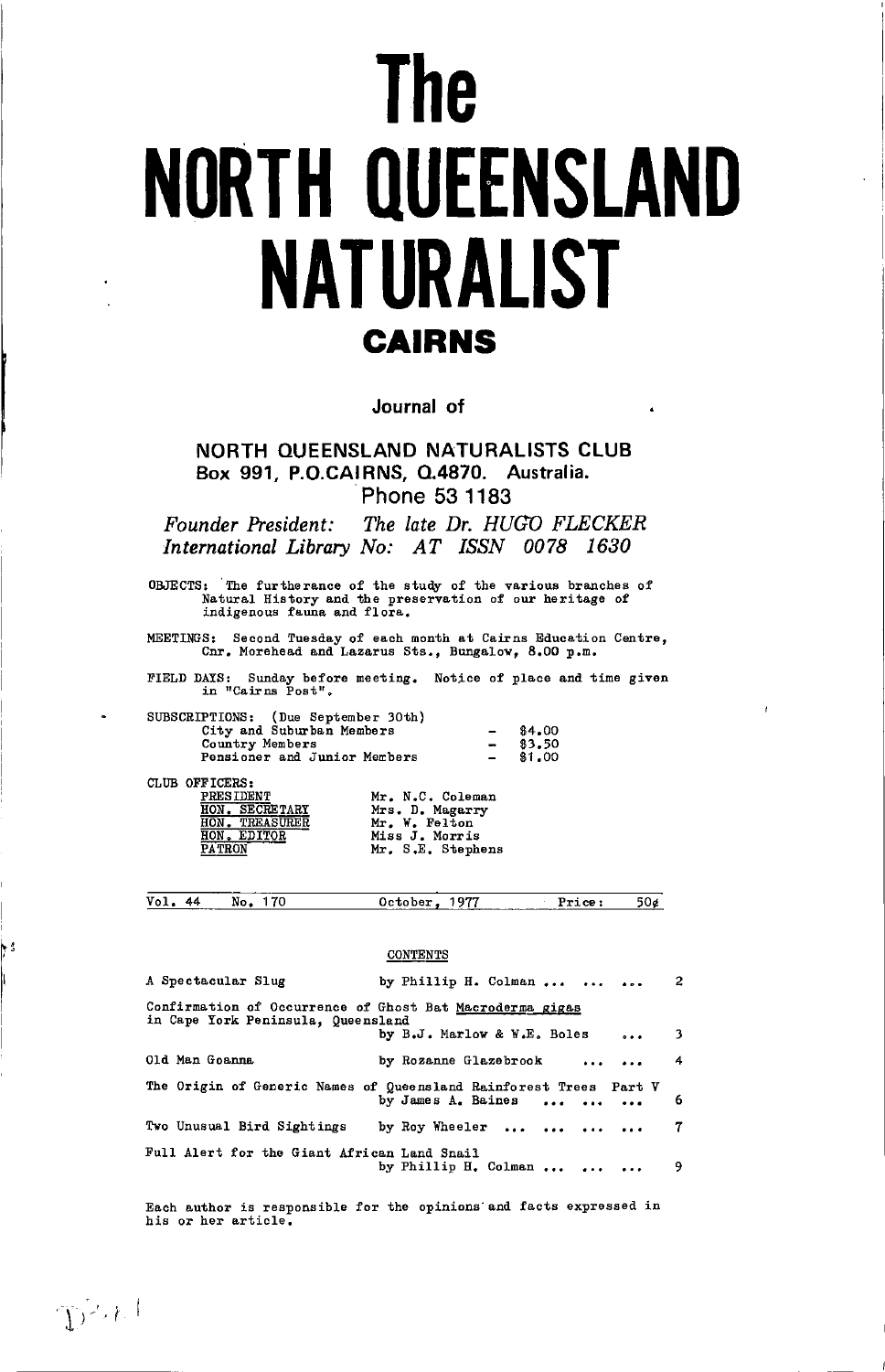by PHILLIP H. COLMAN\*

One of the most fascinating native molluscs in Australia is the slug (or slugs) of the genus Triboniophorus, family Athoracophoridae. The Scientific names are long, but the slugs are mostly beautiful, and perhaps more important, completely harmless in gardens. Imagine a brilliant scarlet slug about 3" long; or a deep yellow slug bordered by scarlet; or a subdued rose-coloured slug. Whether these colour forms are different species or geographical races of the one species is not known, hence the (or slugs) above. Until more specimens from all parts of its range are studied, we won't know this answer.

Triboniophorus is a slug with a large ecological distribution. Specimens have been collected from the beautiful but harsh environment of the Hawkesbury River sandstone country round Sydney, to the equally beautiful, harsh and windswept top of Thornton Peak, north of Mossman, Queensland, to the lush and warm rainforests of mid-Queensland.

However, they are hard to find! Take an area, mix some rain and cloud and cold weather, don the cold weather gear and go out to watch patiently for slugs to climb trees. We don't know exactly what they feed on but suspect it is the micro-algae that covers the trunks and leaves of plants and rocks, and possibly the rich breakdown fauna and flora of the forest floor. However, recent observations indicate that Triboniophorus may not be as secretive, or as uncommon, as it has so far appeared to be. The writer observed feeding trails not unlike scribble marks on the smooth trunks of the 'blackbutts' of northern New South Wales. At first these marks, scrape marks in a left-right, left-right pattern leading up the trunk, were thought to be patterns of former insect explorations. A closer look, however, showed they were feeding tracks of a mollusc. The pattern of individual scrapes suggested molluscs, and a long search under shedding bark on trees and subsoil cavities at trunk bases yielded several specimens of the slug. Feeding marks on trees were very prolific. It is probable that this slug is quite a common species, but because of its cryptic habits is rarely seen.

If readers can observe their local trees and look for unexplained scrape patterns on trunks, mark the trees, and watch during wet weather, they will probably find these colourful slugs. I was able to see these feeding marks quite easily on tree trunks while driving at 50 kph.

Malacologists at any of the Australian museums would be only too pleased to receive live specimens of these slugs. Preserved, they \* Dept. of Malacology, Australian Museum, Sydney.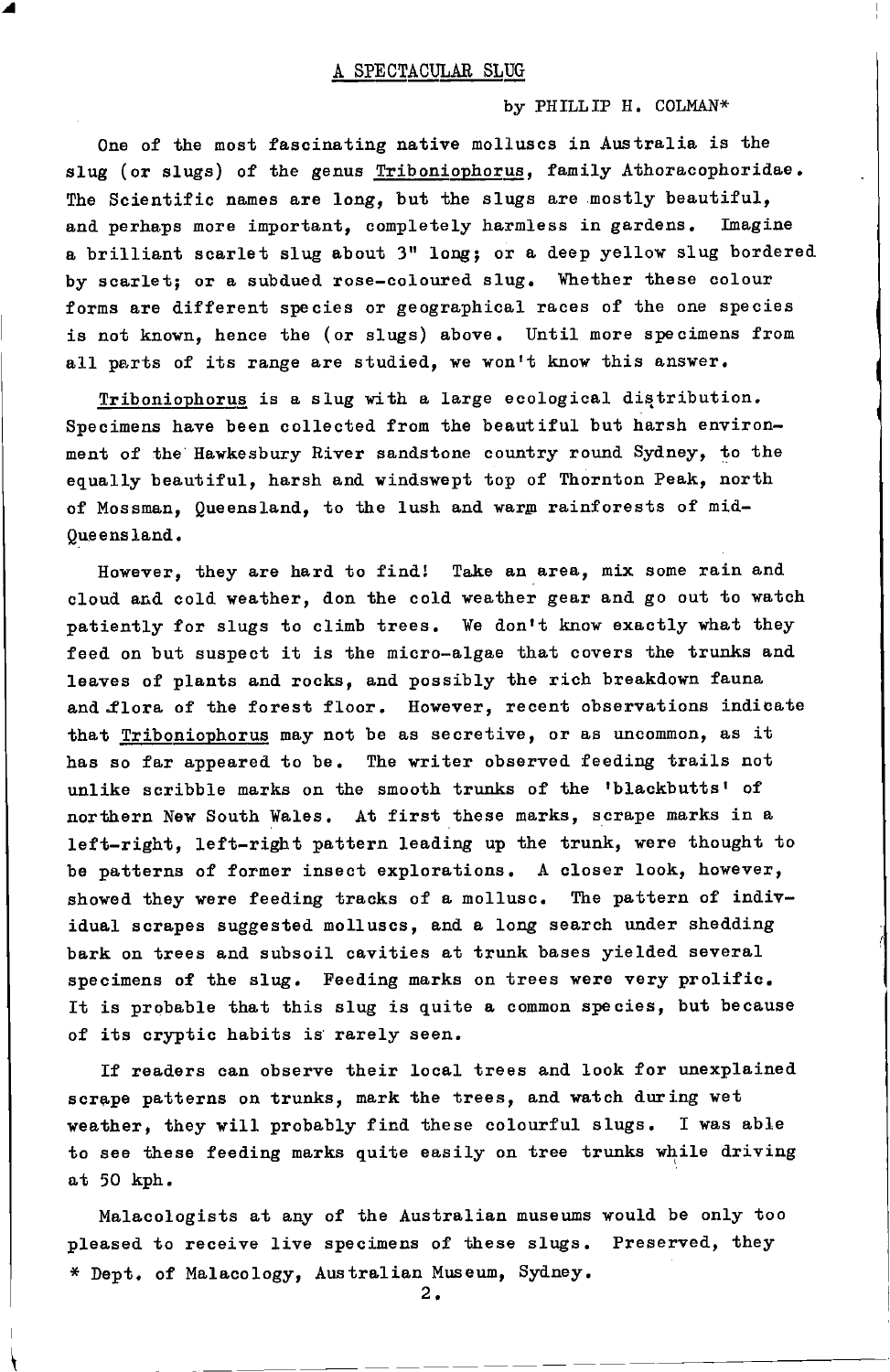lose their characteristic colour patterns, and it is necessary to photograph dorsal and ventral surfaces and match individual specimens to photographs. To ship, it is essential not to give too moist an environment. Slightly damp dirt, wood shavings, or the rotten interior of logs is good. Place this in a well sealed tin, with the slug, and post. Collecting details should be supplied separately. as many slugs and snails have a disconcerting habit of eating paper labels.

 $-000-$ 

CONFIRMATION OF THE OCCURRENCE OF THE GHOST BAT Macroderma gigas, (CHIROPTERA : MEGADERMATIDAE) IN CAPE YORK PENINSULA, QUEENSLAND.

by  $B_0J$ . Marlow \* & W.E. Boles \*\*

| * Department of Mammalogy |                              | The Australian Museum, SYDNEY,<br>N.S.W. Australia |
|---------------------------|------------------------------|----------------------------------------------------|
|                           | ** Department of Ornithology | The Australian Museum, SYDNEY,<br>N.S.W. Australia |

The Australian Ghost Bat, Macroderma gigas is widely distributed in the tropical regions of Australia and details of its range in Western Australia are given by Douglas (1967) and in the Northern Territory by Parker (1973). While records of this bat from the Rockhampton district of Queensland are plentiful, there is a paucity of records from further north in Queensland and especially from Cape York Peninsula. Dwyer (1968) describes the discovery of isolated living specimens and mummified remains from four localities in the southern part of Cape York Peninsula in the vicinity of Chillagoe, Lappa Junction, Mount Carbine and Helenvale but no specimens seem to have been collected at the most northerly point - Helenvale. The only evidence of the existence of M. gigas there would appear to be the mummified carcase of this bat which was displayed in the bar of the local hotel "The Lion's Den".

It is now possible to confirm the occurrence of  $M$ . gigas at Helenvale, Cape York.

During an investigation of the fauna of rain forests in North Queensland being conducted jointly by The Australian Museum and The Queensland Museum, mist nets were erected in Dry Gallery Rain Forest fringing the Annan River about 2 km South of Helenvale Telegraph Office. The location of this site was  $15^{\circ}45^{\circ}8$  145<sup>°</sup>13'E and its altitude was 150 metres.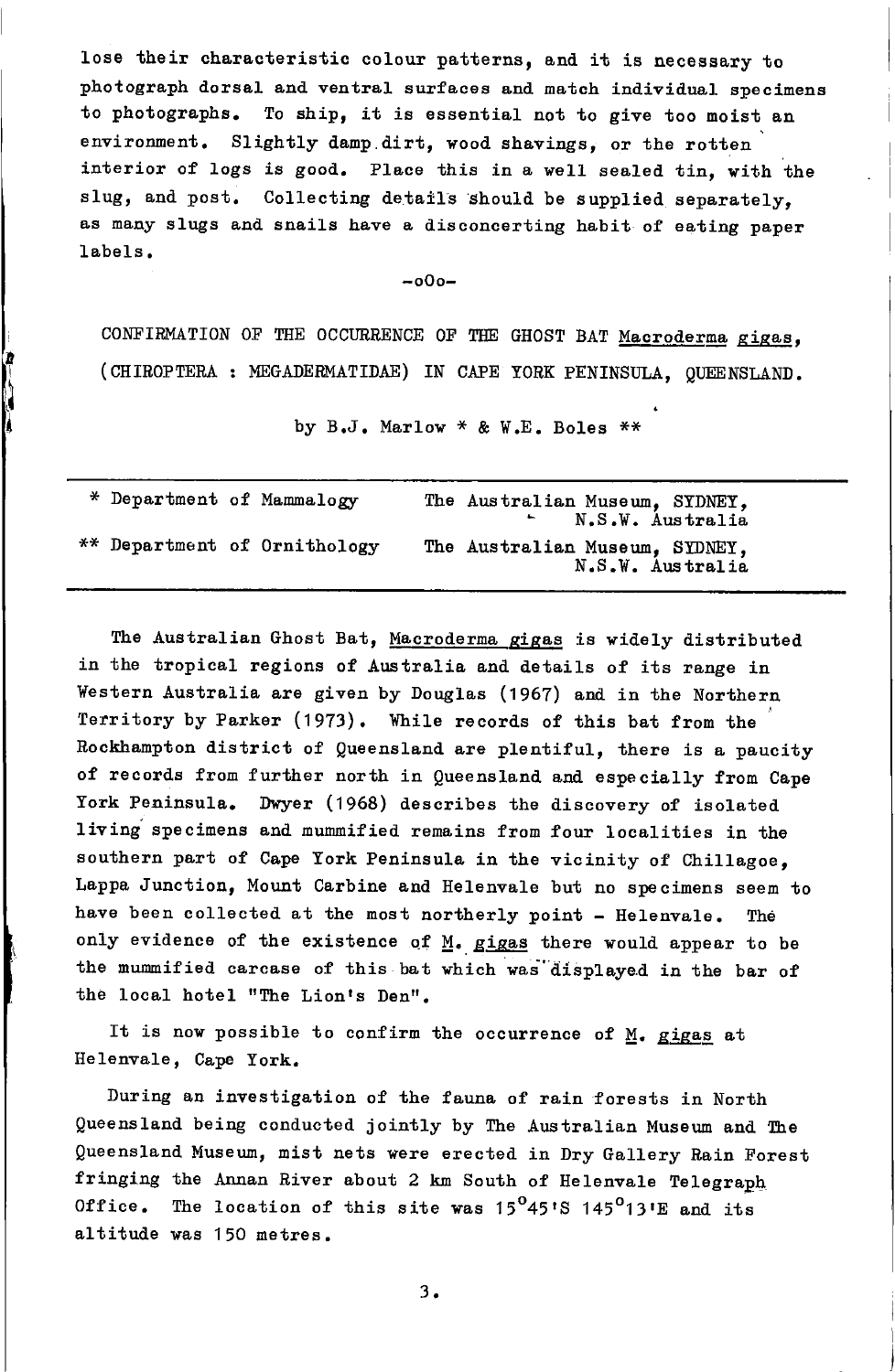On the night of 28/29 November 1975 W. Boles captured five adult Macroderma gigas (3 60<sup>7</sup> + 2 oo) in a mist net set parallel to the Annan River and about 15 metres from its bank. Three of these bats were liberated and two (1  $\vec{\sigma}$ + 1  $\varrho$ ) were retained as spirit specimens in the collection of The Australian Museum.

The following data are referable to these specimens

| Reg No. | Sex: | Head & Body | Hindfoot Ear |    | Forearm | Remarks      |
|---------|------|-------------|--------------|----|---------|--------------|
|         |      | mm          | mm           | mm | mm      |              |
| M10189  |      | 101         | 28           | 48 | 102     | Testes large |
| M10190  |      | 107         | 25           | 48 | 102     | Lactating    |

It was suggested by Dwyer (1968) that M. gigas, in the vicinity of Helenvale, would find adequate refuges in a large mass of granite boulders called "Black Mountain" situated about 5 km to the west.

The capture of these ghost bats confirms the existence of a colony in the vicinity of Helenvale in Cape York-peninsula and corroborates Dwyer's suggestion that this bat exists in that locality.

The allocation of funds from the Australian Biological Resources Survey Interim Council to enable the Rain Forest Survey to be carried out is gratefully acknowledged.

References Douglas, A.M. 1967. - The Natural History of the Ghost Bat, Macroderma gigas in Western Australia.<br>W. Aus. Nat. 10 (6):125-138. - New Records of the False Vampire Bat in Dwyer, P.D. 1968. Queensland. Helictite  $6(2):36-40$ . Parker, S.A. 1973. - An Annotated Checklist of the Native Land Mammals of the Northern Territory. Rec. S. Aus. Mus. 16 (11):1-57.  $-000-$ 

# OLD MAN GOANNA

### by ROZANNE GLAZEBROOK

Coming from Tasmania, I had seen the usual assortment of tiger snakes, copperhead and whip snakes, skinks and blue tongue lizards, but none of these thrilled me as did my first sighting of a sand goanna when on a trip to Cape York in September, 1975. He was enormous and very beautiful.

We camped at the Archer River, 40 miles north of Coen, and John had gone for a walk along the river bank. Suddenly he returned, very excited, and said he had seen a sand goanna. He rushed to get his camera. I grabbed the binoculars and set off after him.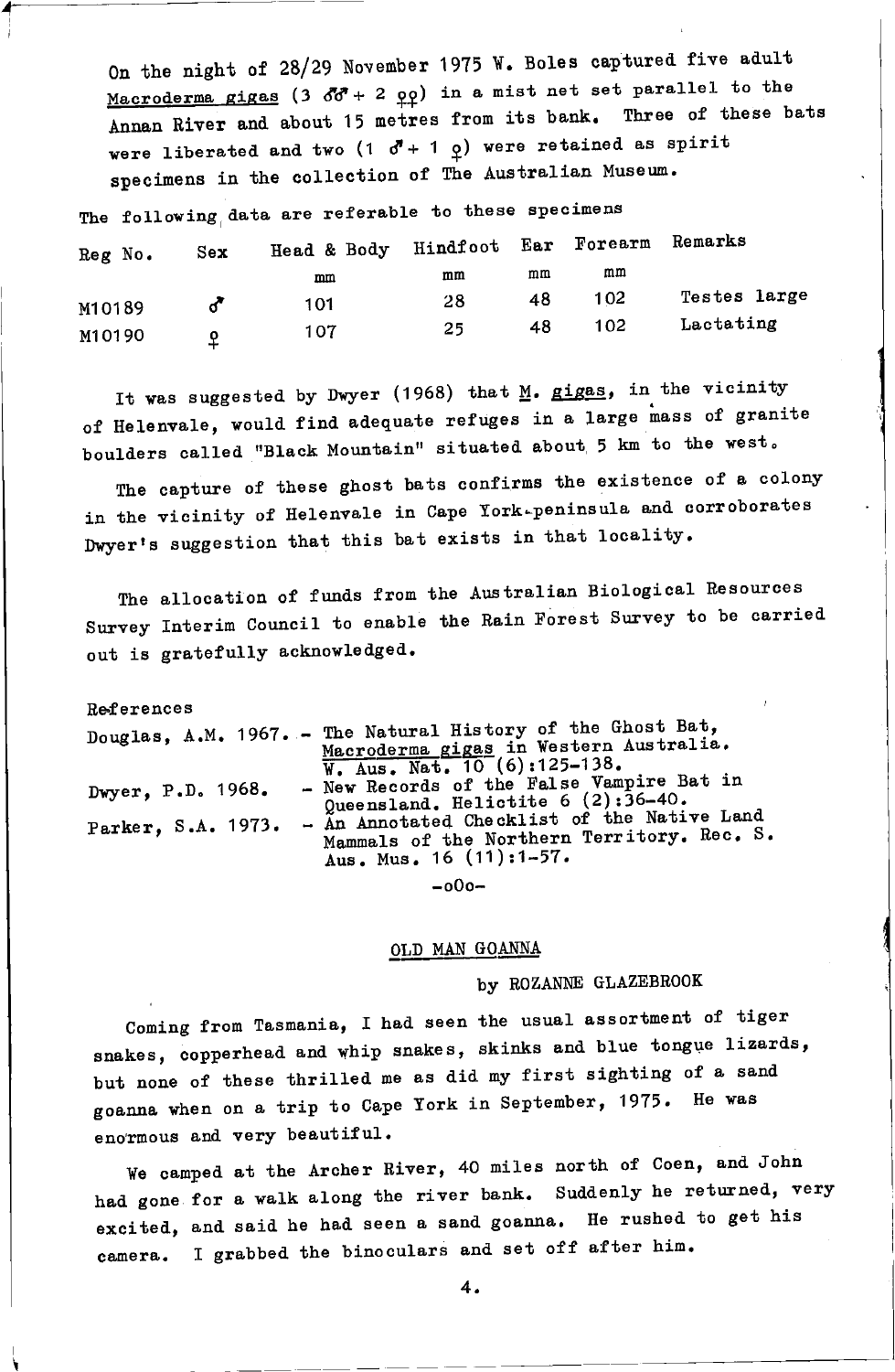The goanna was digging in the sand, and we approached very cautiously from the opposite side of the river bank. As we drew near. he stopped digging and climbed onto a large boulder behind him and sat there looking around. We sat quietly under a tree and waited. After a few minutes the goanna climbed down from the rock and went back to his hole to dig again.

He dug with his strong front claws, about five digs with one foot and then with the other. Occasionally he seemed to sense us, would stop digging, stand on his hind legs and gaze around. We remained very still and must have posed no threat, because he soon went back to work. We couldn't see clearly what he was doing, but every 5-10 ninutes he would lift his head fron the hole antl gulp two or three times, as if he were swallowing something. We thought he may have been eating some sort of insect or eggs. I had read that goannas dig holes in which to lay their eggs, also in open country as burrows.

The gulping procedure was repeated four times in all. After 20 minutes our friend left the hole and walked slowly away over the sand dunes. We followed his tracks and soon came upon him sitting quietly on a log basking in the sun. We took some photos and left him undisturbed. The hole we found to be into the side of the sand bank. about  $2\frac{1}{2}$  feet deep. He had made no attempt to cover it.

The sand goanna, Varanus gouldii, belongs to the family Varanidae. A common species of Australian goanna, he is found throughout the continent (not Tasmania), from the wet coastal areas to the desert. Size averages  $3-4$  feet, but may grow to 5 feet. Colour varies with habitat, from almost black in South West Australia, to a brightly coloured desert form.

Our Archer River goanna was approximately 3 feet long and blended beautifully with his sandy surroundings. He had strong muscular limbs, long sharp curved claws, and a powerful tail. His head was pointed and on his face was a dark streak, edged above and below with white, from the eye to the neck.

Unlike a skink, a goanna cannot regrow its tail. Goannas feed on insects, lizards, birds, mammals and snakes. A legendary plant, supposedly eaten by goannas to neutralize the snake venom, was immortalized in Banjo Paterson's poem, "Johnson's Antidote".

Other legends which surround the sand goanna are also very interesting. Goanna fat or oil is said to have incredible powers of penetration, it can even pass through glass. Bites inflicted by goannas mysteriously break out annually or every seven years. According to one legend, they never completely heal. This has been. disproved, but bites may not heal properly because of secondary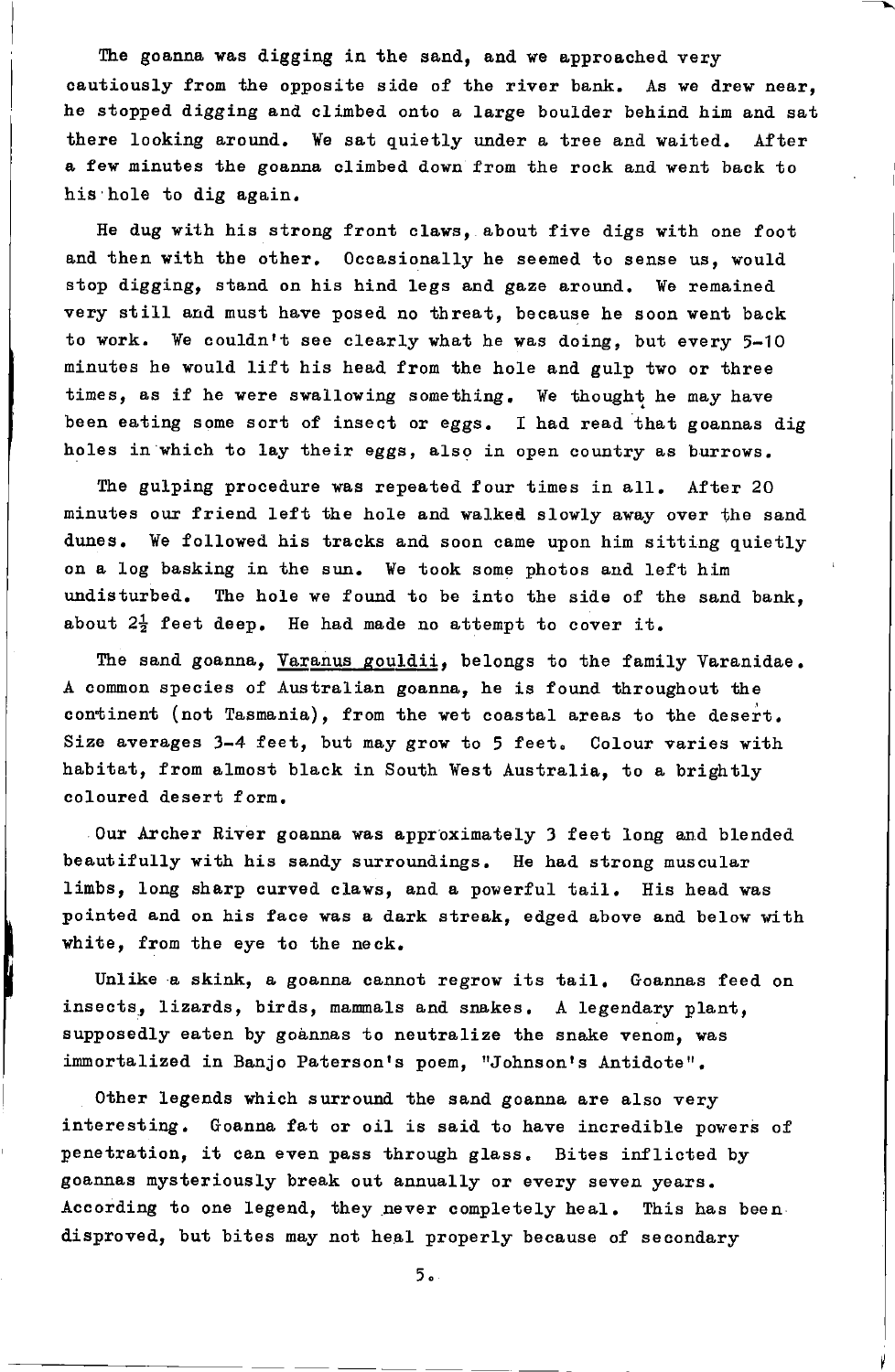infection caused by decayed food and bacteria in the wound from the animal's mouth.

The sand goanna rarely climbs trees, unlike his relation, the tree climbing goanna Varanus varius, unless as a means of escape when threatened. He can move extremely fast when he has to, is mild tempered, but can stage a terrifying bluff display by standing on hind legs, swelling his throat pouch and hissing at his opponent, shooting his forked tongue in and out.

Our goanna didn't seem to mind us. In his isolated habitat he probably had not been previously threatened by humans. With his tough leathery skin with scales lying up against one another, instead of overlapping like those of some other lizards and snakes, the goanna appears to be an ageless creature.

 $-000-$ 

THE ORIGIN OF GENERIC NAMES OF QUEENSLAND RAINFOREST TREES PART V

by JAMES A. BAINES.

Note: STCN = Standard Trade Common Name  $PCN$  = Preferred Common Name (likely to become the standard  $name)$ .

\* \* \* \* \* \* \*

- Brassaia. This genus was not named after Banks' ccllector William Brass (see Part IV), but after Prof. Samuel Brassai of Klausenburg, now Cluj, in Romania. (Brassia, a large genus of tropical American<br>orchids, honours Wm. Brass, the African collector; because this<br>name was already occupied, Dr. George Gillett used Lenbrassia to<br>commemorate Leonard Brass
- Calophyllum. Gk kalos, beautiful; phyllon, leaf. N.Q. species are  $\frac{C_e \text{ inophyllum}}{\text{Calophyllum}}$ , Satin Touriga, Alexandrian Laurel or STCN Beach Galophyllum; C. australianum, STCN Blush Touriga or Pink Touriga; and C. costatum, STCN Red Touriga or Satin Mahogany. Fam.<br>Guttiferae.
- Canarium. Francis gives the derivation as 'from Canari, a Malayan name', but there is no C in the Malay language. Several species, from which fragrant resins are obtained, are native to India and from which fragrant resins are obtained, are matter to find and<br>the generic name could have come from Kanara, a district in Mysore<br>State, Q, species include C, australasicum (see Bursera, Part IV),<br>STCN Brown Cudgerie; and
- Canthium. From Kanti (spelt Canti by Bailey), the name of one species in Malabar; a species native to India and Sri Lanka is known as Ceylon Boxwood. Two species are listed by Francis. Fam. Rubiaceae.
- Capparis. Greco-Latin name for the Caper-bush,  $C_c$  Spinosa (from<br>Perso-Arabic kabar), capers being the pickled flower buds of this plant. C. arborea, Native Pomegranate, is a N.Q. species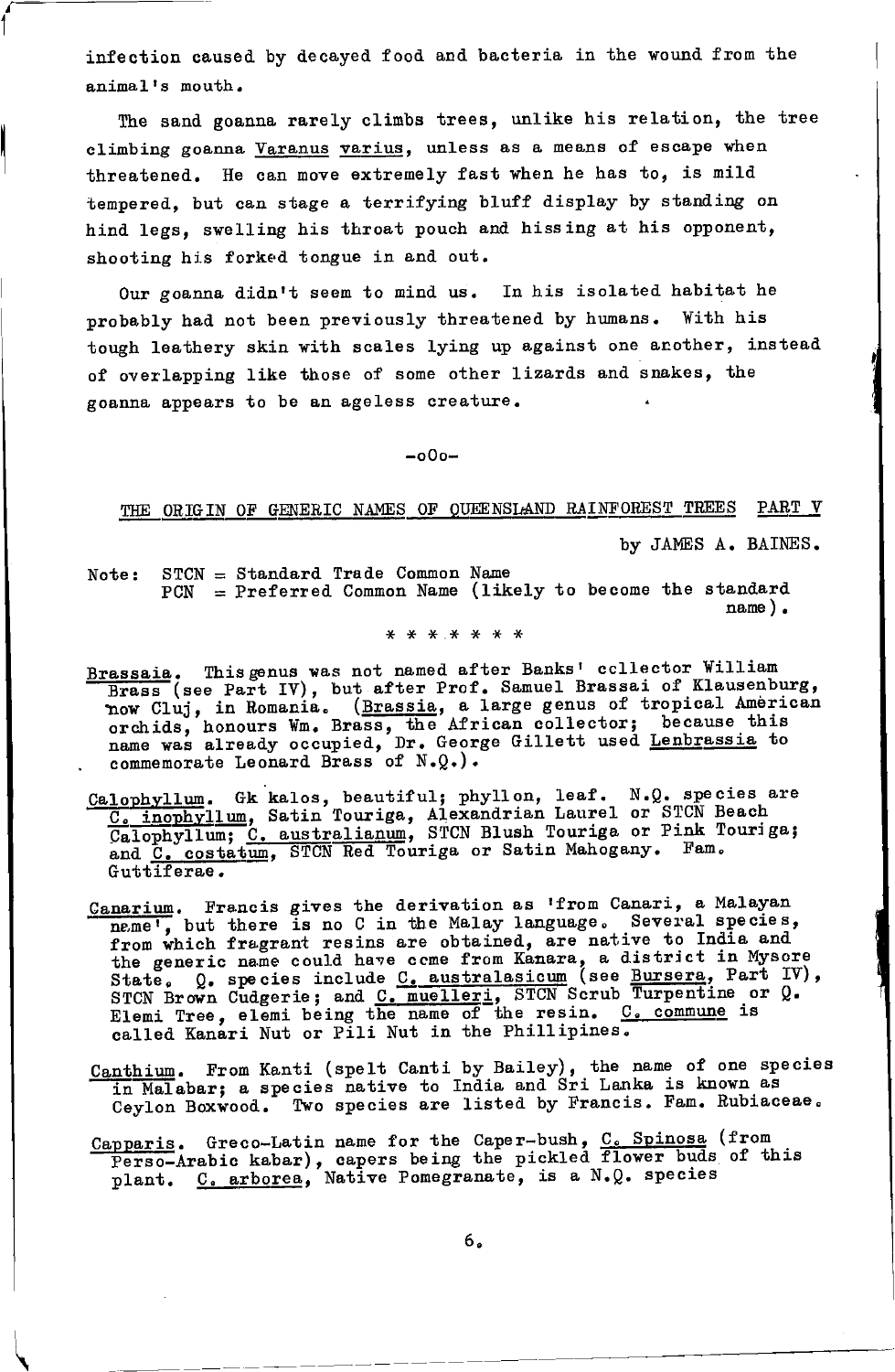reaching small tree height, as does C. mitchellii, Native Orange, of the dry inland. Fam. Capparidaceae.

- Cardwellia. Named by Mueller in 1865 after Edward Cardwell (1813 and the colonies, 1864 - 6, during which time he 1886), Secretary for the Colonies, 1864 - 6, during which time he ended transportation of convicts; he became Viscount Cardwell of Ellerbeck in 1874. C. sublimis, Northern S n.e. Q. Fam. Proteaceae.
- Cargillia. Named by Robert Brown after James Cargill (flor. 1603),<br>a medical man of Aberdeen. He studied at Basle under Caspar Bauhin<br>(after whom the genus Bauhinia was named) and wrote on algae. C. australis is now in Diospyros, related to Myrtle Ebony of Q. and to true Ebony. Fam. Ebenaceae.
- Carnarvonia. Named by Mueller after Henry Howard Molyneux Herbert, 4th Earl of Carnarvon (1831 - 1890), Under-Secretary and then<br>Secretary for the Colonies between 1858 and 1874. His title comes from Carnarvon, Wales (in Welsh, Caer-yn-Arfon). C. araliifolia, Red Oak or STCN Caledonian Oak, is monotypic, endemic in n.e. Q. Fam. Proteaceae.

 $-000-$ 

## TWO UNUSUAL BIRD SIGHTINGS

by ROY WHEELER, Melbourne, Vic.

During a visit to North Queensland by Mrs. Wheeler and me in Oct. -Nov. 1976, I made two rather unusual bird observations. The first was on the Esplanade at Cairns on October 26. That day, after a trip to Port Douglas, Mossman Gorge National Park and Hartleys Creek with members of the N.Q. Naturalists Club, I was sitting on a seat on the Esplanade opposite our motel and taking grass seeds out of my socks when I noticed a strangely coloured bird feeding in the mud on the tidal flat. At first sight it looked like a small egret which had mud thrown over it. I returned to the motel for my binoculars and found that the dark patches on the bird were dark grey feathers. It was after 6 p.m. and starting to get dark and I wrote down as much detail as possible, because in many cases of such sightings the bird is not seen again. The mainly white bird was about the size of a Plumed Egret but the colour of the bill was different as was the shape. The dark coloured feathers were on the back, under the wings, on the neck and head, giving the bird a most piebald appearance. The back feathers hung as plumes over the wings and sides and had a rusty colour about them. That evening I contacted Bill Felton, John Crowhurst and others, and the following evening we all saw the bird on the Esplanade in exactly the same place. In our discussion later, we found that books did refer to the Reef Heron at times appearing in a spotted plumage. Peter Slater in "A Field Guide to Australian Birds", page 218, under Reef Heron states: "Medium sized heron, all white, or all grey, or